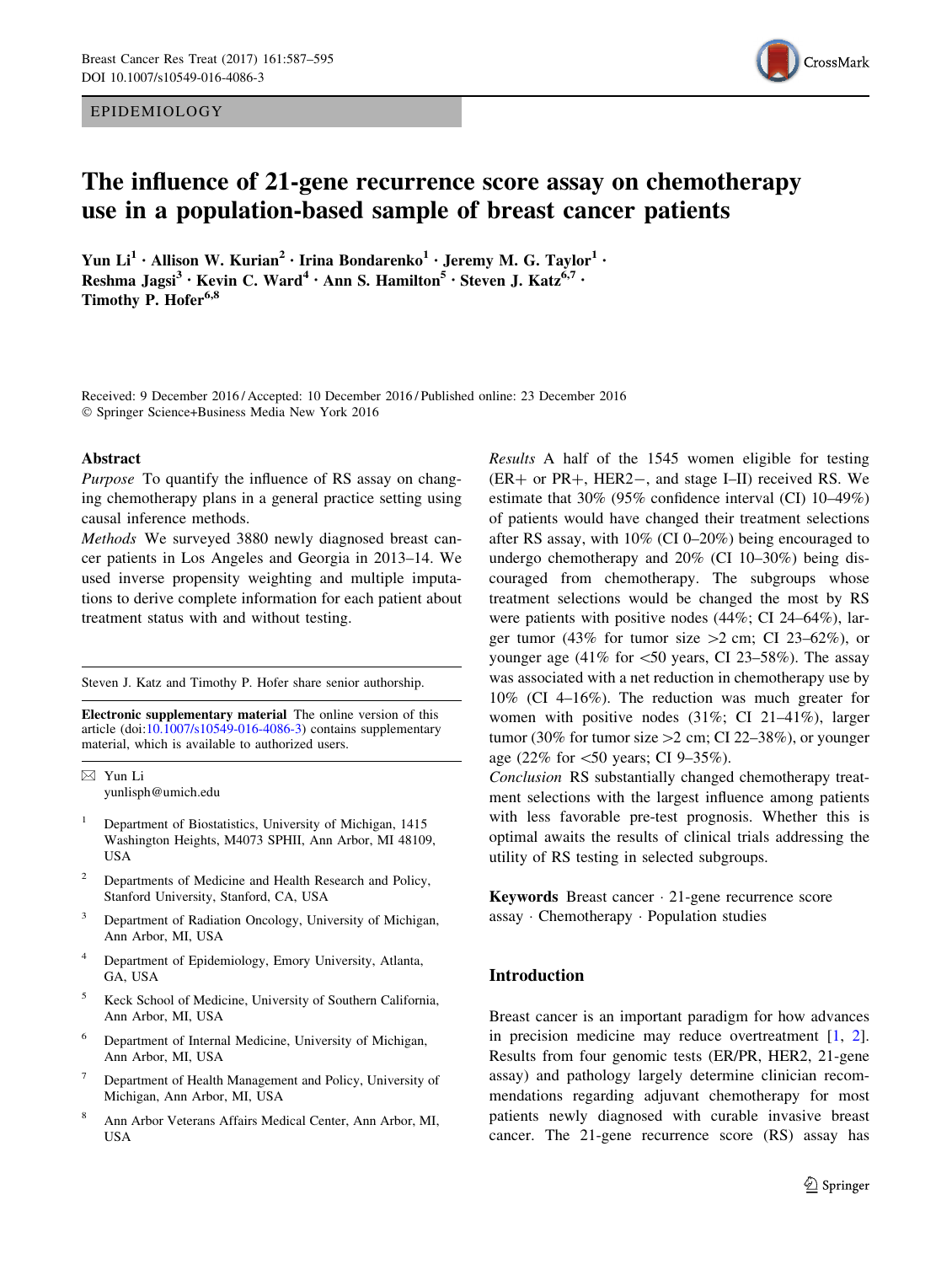<span id="page-1-0"></span>rapidly diffused into clinical practice and is markedly influencing treatment decisions. Studies have reported correlates of the use of the RS assay, as well as the association of testing and test results with the use of chemotherapy [[3–8\]](#page-8-0). Although the test results clearly influence clinician recommendations, how testing itself influences the receipt of chemotherapy in different clinical subgroups in a community population has not been quantified. This question is particularly important as gene expression testing diffuses more broadly into the population [\[9](#page-8-0), [10](#page-8-0)].

Selection effects confound the estimates of how testing influences receipt of chemotherapy because testing is not offered randomly. Patients are largely selected for testing by their physicians based on the pre-test likelihood of getting chemotherapy, which is influenced by clinical factors and patient preferences. Causal inference methods such as inverse propensity weighting can estimate the average causal effect of testing on chemotherapy use by attempting to create comparable groups of tested and untested people as in a randomized trial. However, these methods only estimate the net effect of testing on chemotherapy use, which can obscure the degree to which treatment plans are changed if, for a given population, there are changes in both directions in response to testing. It is also not possible to observe every patient's treatment plan both with and without testing in a general practice setting in order to directly estimate the influence of testing.

We developed a method that enables more granular estimates of how the treatment plan would differ depending on whether a patient is tested or not, and for which patient subgroups RS testing most strongly influences the receipt of chemotherapy. We conducted our analysis using a large, diverse, contemporary population-based sample of patients newly diagnosed with early-stage breast cancer in 2013–14. We quantified (1) the overall change in chemotherapy use if the entire sample was tested with the RS assay and (2) the proportion of patients whose treatment plan would be changed in each direction by RS testing, both overall and in subgroups of interest.

## **Methods**

## Data source

The iCanCare study identified women with early breast cancer who were aged 20–79 years, diagnosed with ductal carcinoma in situ or invasive breast cancer, and reported to the Georgia or Los Angeles County surveillance, epidemiology, and end results (SEER) registry. Patients were sent surveys approximately 2 months after surgical treatment between July 2013 and September 2014. Patients

were excluded if they had prior cancer, stage III or IV cancer, tumors  $>5$  cm, or more than three positive lymph nodes. In Los Angeles County (only), Non-Hispanic Whites and African Americans under 50 were also excluded because of enrollment in other studies. African Americans and Latinas were oversampled in Los Angeles to ensure sufficient representation of minorities.

The registries identified eligible patients and administered the survey. Patients were sent a packet with a letter, survey materials, postage paid return envelope, and a \$20 cash gift. A modified Dillman survey method was used to encourage response, and telephone interviews were used when requested (median time from diagnosis to survey completion was 6 months, SD 2.8 months) [\[11](#page-8-0)].

A total of 3880 patients were identified and sent a survey: 249 women were ineligible because they had exclusions noted above or were deceased, too ill to complete, or unable to complete a survey in Spanish or English; 2587 of eligible patients (71%) completed the survey. Genomic Health, Inc. provided a database with the RS assay results, which was linked with patients in the iCanCare study and SEER data. The analytical sample was limited to 1545 patients whose breast cancer was  $ER+$  or  $PR+$ ,  $HER2-$ , and stage I or II. The study protocol was approved by the University of Michigan, the University of Southern California, and Emory University.

# Measures

The dependent variable was a binary variable that indicated the receipt of adjuvant chemotherapy via patient report. The primary independent variable was a binary variable indicating whether or not a patient received the RS assay. Covariates included patient demographics, clinical factors, and SEER site. Age at diagnosis, education, race/ethnicity, comorbidities, family income, insurance status, partner status, and employment status at diagnosis were obtained from surveys. Additionally, we asked patients how important it was for them to have as extensive treatment as possible and how important it was to have the newest and most advanced treatments. (5-point response categories from "not at all important" to "very important"). The variables were dichotomized to be 1 if patients rated ''quite important" or "very important" and 0 otherwise. Cancer stage, tumor grade, tumor size, lymph node status, and progesterone receptor status were obtained from SEER clinical data.

#### Statistical analysis

We first used inverse propensity weighting (IPW) to estimate the overall causal effect of the RS assay on the use of chemotherapy in the sample population  $[12]$  $[12]$ . The RS assay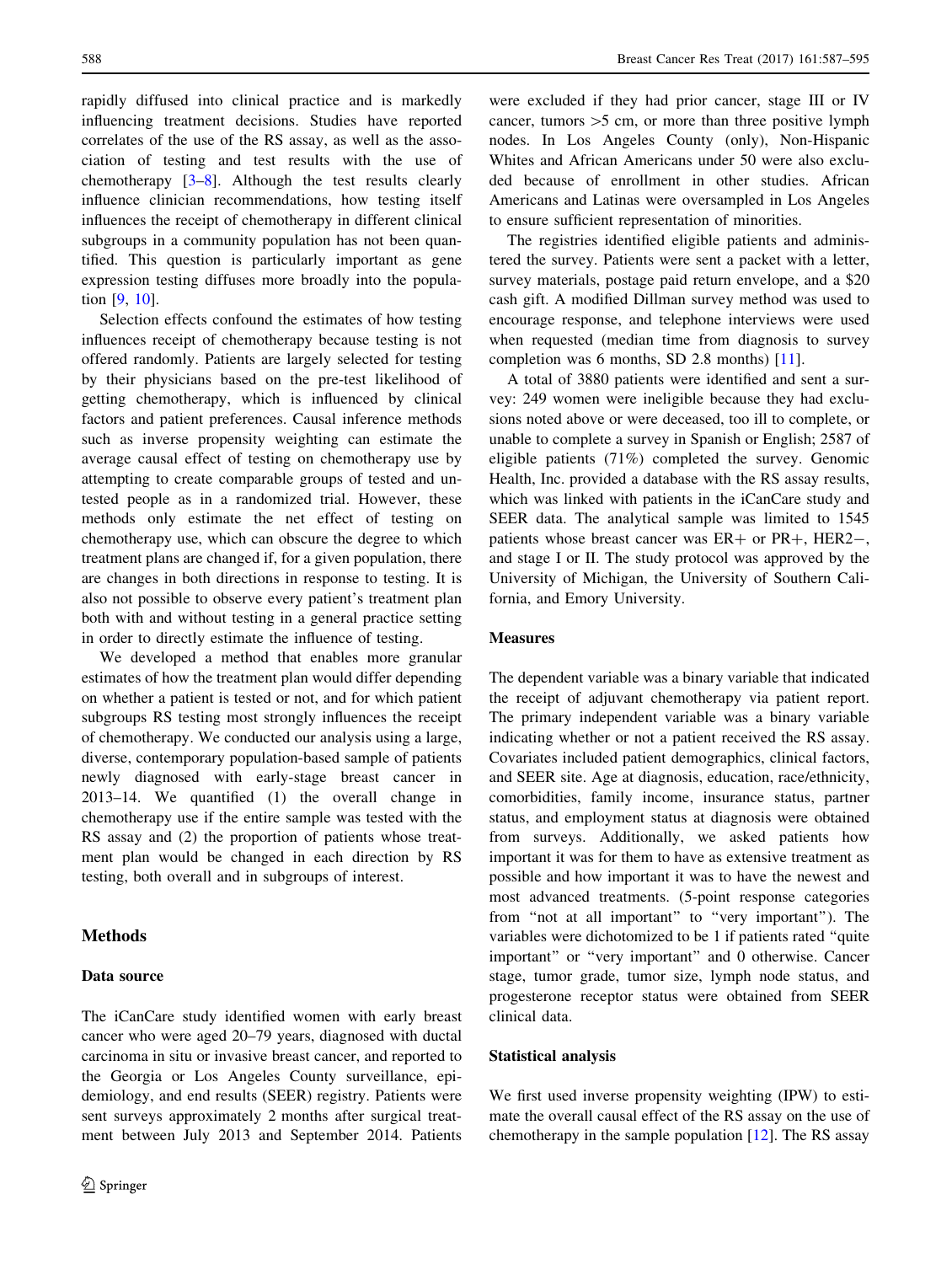recipients were weighted by the inverse of the propensity score and the non-recipients were weighted by the inverse of one minus the propensity score. The propensity score was the probability of receiving the RS assay and calculated based on a logistic regression model. We included in the model the missing data patterns in addition to the covariates that affected either the RS assay or chemotherapy usage [[13\]](#page-8-0). The distributions of covariates between the RS assay recipients and non-recipients before and after IPW were compared using the Mantel–Haenszel test.

We then used a potential outcome multiple imputation approach (POMI) developed by us to estimate the causal effect (See online Appendix), now including details about whether or not testing would change treatment plans at an individual level and in key clinical subgroups. For this, we need to know the chemotherapy treatment status for each patient if tested with the RS assay, and if not tested. However, in a general practice setting, for each patient, the treatment status in only one of these two scenarios is available because she may not get tested; even if tested, her pre-test chemotherapy treatment plan is not usually available. Our approach uses sequential regression multiple imputation [\[14](#page-8-0)] to impute the unobserved (counterfactual) treatment status for each patient. Thus, for patients who received the RS assay, we imputed their chemotherapy treatment status without the assay, and we did the reverse for those who were not tested. The multiple imputation method accounts for uncertainty associated with the prediction. Additionally, the method simultaneously handles missing data that occur in other measures. The imputation models included the same comprehensive set of variables used in the IPW method.

We classified patients into four groups according to how the assay would have influenced their chemotherapy plan: (1) those who would never receive chemotherapy whether tested or not (never chemotherapy); (2) those who would have been treated without the test but would not if tested (chemotherapy discouraged); (3) those who would not have chemotherapy without the test but who would if tested (chemotherapy encouraged); and (4) those who would receive chemotherapy with or without the test (always chemotherapy).

POMI estimates the average causal effect of testing on chemotherapy use and the influence of testing by the direction and by the presence (vs. absence) of the causal effect of testing on treatment decisions. Both IPW and POMI methods minimize selection bias and control for observed confounders.

# Results

The sample consists of 1545 women who met selection criteria and were eligible to receive RS according to practice guidelines  $[15]$  $[15]$  $[15]$ . Of these patients, 764 (49.5%) received the RS assay. Table [1](#page-3-0) shows that, after IPW, the distribution of patient characteristics appeared to be balanced between those tested and not tested. There was substantial overlap of the propensity scores between tested and non-tested populations. About one quarter (27%) of the sample were predicted to receive chemotherapy if everyone was tested and 37% to receive chemotherapy if no one was tested. This corresponds to an overall net reduction of 10% (95% CI 4–16%) in chemotherapy use.

Using the POMI method, we show that about 20% (95% CI 10–30%) of patients would have been discouraged to receive chemotherapy (chemotherapy discouraged) and 10% (95% CI 0–20%) encouraged to receive it (chemotherapy encouraged) because of the influence of the RS assay (Fig. [1\)](#page-5-0). Thus, RS assay would have changed chemotherapy plan of 30% of patients (95% CI 10–49%) and resulted in a 10% (95% CI 4–16%) net reduction. The subgroups whose treatment plans would be changed the most by RS assay were patients with positive nodes (44%; 95% CI 24–64%), larger tumor (43% for tumor size  $>2$  cm; 95% CI 23–62%), or younger age (41% for  $\leq$ 50 years, 95% CI 23–58%). They were more likely to be ''chemotherapy discouraged'' and less likely to be ''chemotherapy encouraged'' than their counterparts. Across almost all subgroups except for tumor size  $\leq 1$  cm, patients were more likely to be chemotherapy discouraged than chemotherapy encouraged by RS assay.

Table [2](#page-6-0) shows that  $54\%$  (95% CI 44–64%) of patients were classified to be in the ''never chemotherapy'' category and 16% (95% CI 6–27%) in the ''always chemotherapy'' category, regardless of RS use. Women with older age, smaller tumors, or negative lymph nodes were more likely to be in the ''never chemotherapy'' group and their counterparts were more likely to be in the ''always chemotherapy'' group. However, for the remaining substantial 30% of the population, testing appears to have influenced decisions.

Figure [2](#page-7-0) displays the causal effect, calculated as the net difference between the proportion of patients who would have been ''chemotherapy encouraged'' and those who would have been ''chemotherapy discouraged.'' Testing would reduce chemotherapy use by 22% (95% CI 9–35%) for patients  $\leq 50$  years old, 19% (95% CI 10–27%) for patients aged 50–59, and 7% (95% CI 1–12%) for patients aged 60–69, but the effect of the RS assay was negligible among patients aged  $>70$  with a reduction of 4% (95% CI 0–9%). Testing led to much lower chemotherapy use among patients with positive lymph nodes (31% less, 95% CI 21–41%), compared with a much smaller effect among patients with negative lymph nodes (5% lower, 95% CI 2–9%). The RS assay effect also varied by tumor size: the largest reduction in chemotherapy use was among patients with a tumor  $>2$  cm (30% lower, 95% CI 22–38%), as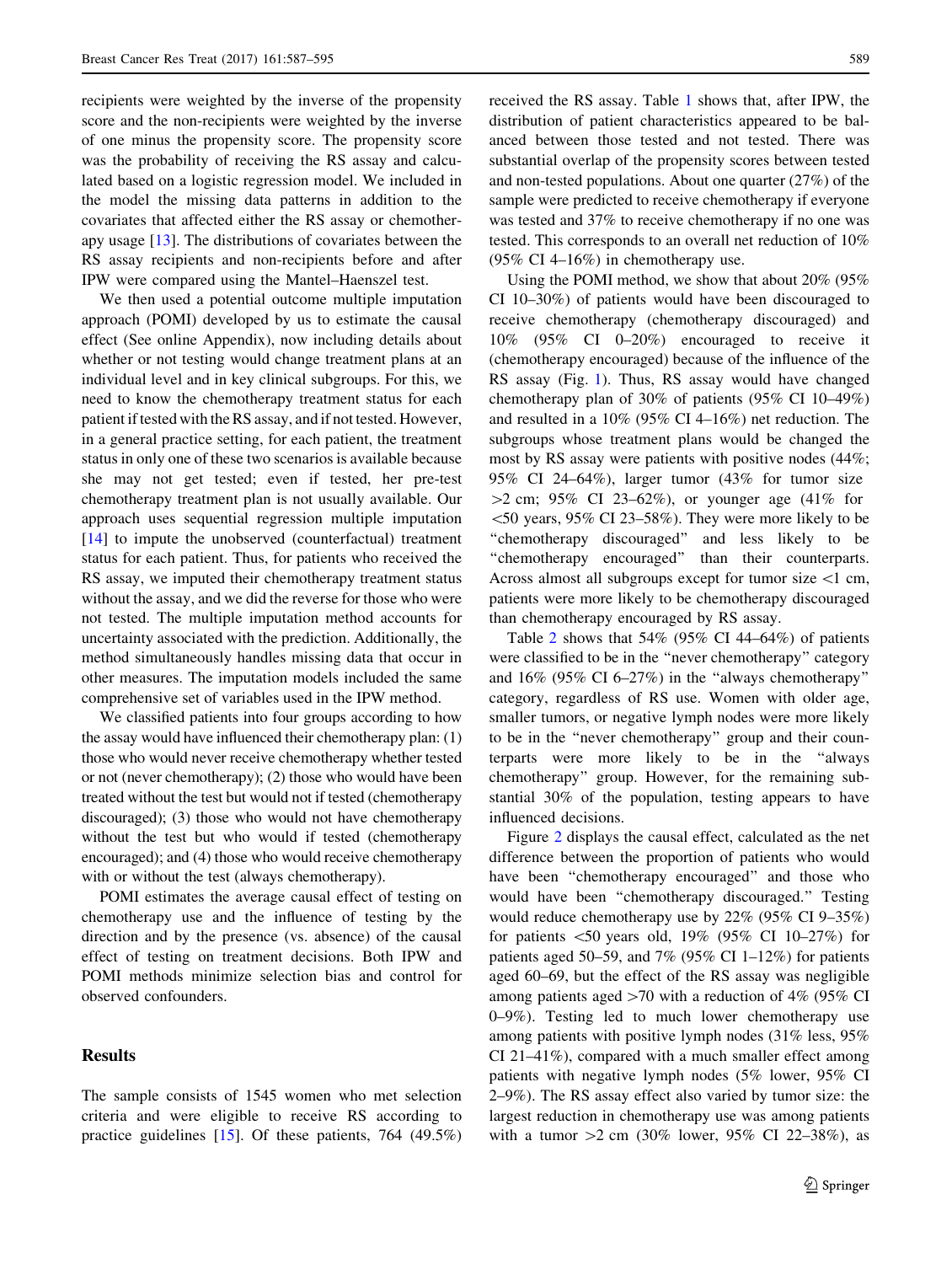<span id="page-3-0"></span>Table 1 Patient characteristics: overall, before, and after inverse propensity weighting (IPW)

| Patient Characteristics                 | Overall $(N = 1545)$ | Pre-IPW<br>RS assayb     |          | $\boldsymbol{P}$ | Post-IPW<br>$\ensuremath{\mathsf{RS}}\xspace$ assay $^{\mathrm{b}}$ |         | $\boldsymbol{P}$ |
|-----------------------------------------|----------------------|--------------------------|----------|------------------|---------------------------------------------------------------------|---------|------------------|
|                                         |                      |                          |          |                  |                                                                     |         |                  |
|                                         |                      | Age at diagnosis (years) | $\%$     | $\%$             | $\%$                                                                | < .0001 | $\%$             |
| $20 - 49$                               | 13.6                 | 11.9                     | 15.3     |                  | 13.9                                                                | 13.4    |                  |
| $50 - 59$                               | 27.6                 | 23.6                     | 31.7     |                  | 26.8                                                                | 26.6    |                  |
| $60 - 69$                               | 32.3                 | 30.4                     | 34.3     |                  | 32.7                                                                | 31.3    |                  |
| $70 - 79$                               | 26.5                 | 34.2                     | 18.7     |                  | 26.6                                                                | 28.7    |                  |
| Node status                             |                      |                          |          | < .0001          |                                                                     |         | 0.19             |
| Negative                                | 75.2                 | 66.8                     | 83.8     |                  | 74.7                                                                | 71.9    |                  |
| Positive                                | 17.7                 | 23.9                     | 11.3     |                  | 18.0                                                                | 20.5    |                  |
| Missing                                 | 7.1                  | 9.2                      | 5.0      |                  | 7.3                                                                 | 7.6     |                  |
| Tumor grade                             |                      |                          |          | < .0001          |                                                                     |         | 0.40             |
| $\mathbf{1}$                            | 35.2                 | 37.8                     | 32.6     |                  | 35.3                                                                | 34.2    |                  |
| $\overline{c}$                          | 48.7                 | 44.2                     | 53.3     |                  | 48.0                                                                | 47.7    |                  |
| 3                                       | 15.1                 | 16.1                     | 14.0     |                  | 15.7                                                                | 17.4    |                  |
| Missing                                 | $1.0\,$              | 1.9                      | 0.1      |                  | 1.0                                                                 | $0.7\,$ |                  |
| Progesterone receptor                   |                      |                          |          | 0.35             |                                                                     |         | 0.48             |
| Negative                                | 10.4                 | 11.1                     | 9.7      |                  | 9.9                                                                 | 9.2     |                  |
| Positive                                | 89.6                 | 88.9                     | 90.3     |                  | 90.1                                                                | 90.9    |                  |
| Cancer stage                            |                      |                          |          | < .0001          |                                                                     |         | 0.22             |
| $\bf{I}$                                | 68.2                 | 64.2                     | 72.3     |                  | 68.2                                                                | 65.4    |                  |
| $\rm II$                                | 30.7                 | 34.4                     | 26.8     |                  | 30.7                                                                | 33.6    |                  |
| Missing                                 | 1.2                  | 1.4                      | 0.9      |                  | 1.1                                                                 | $1.0\,$ |                  |
| Tumor size (cm)                         |                      |                          |          | < .0001          |                                                                     |         | 0.94             |
| $<1\,$                                  | 30.1                 | 37.3                     | 22.8     |                  | 30.6                                                                | 30.6    |                  |
| $1 - 2$                                 | 45.6                 | 36.4                     | 55.1     |                  | 45.9                                                                | 45.4    |                  |
| $2 - 5$                                 | 23.5                 | 25.5                     | 21.5     |                  | 22.9                                                                | 23.5    |                  |
| Missing                                 | 0.8                  | 0.9                      | $0.7\,$  |                  | 0.7                                                                 | 0.6     |                  |
| Comorbidities <sup>a</sup>              |                      |                          |          | 0.008            |                                                                     |         | 0.84             |
| 0 main disease                          | 72.9                 | 70.7                     | 75.3     |                  | 72.4                                                                | 71.6    |                  |
| 1 main disease                          | 21.4                 | 21.9                     | $20.8\,$ |                  | 21.7                                                                | 22.5    |                  |
| $>1$ main diseases                      | 5.7                  | 7.4                      | 3.9      |                  | 5.9                                                                 | 5.9     |                  |
| Want newest and most advanced treatment |                      |                          |          | 0.12             |                                                                     |         | 0.92             |
| $\rm No$                                | 27.1                 | 24.8                     | 29.3     |                  | 27.9                                                                | 27.2    |                  |
| Yes                                     | 68.6                 | 70.4                     | 66.8     |                  | 67.9                                                                | 68.6    |                  |
| Missing                                 | 4.3                  | 4.7                      | 3.9      |                  | $4.2\,$                                                             | 4.2     |                  |
| Want extensive treatment                |                      |                          |          | 0.17             |                                                                     |         | 0.48             |
| No                                      | 55.7                 | 53.7                     | 57.9     |                  | 56.3                                                                | 54.3    |                  |
| Yes                                     | 38.4                 | 39.7                     | 37.0     |                  | 38.2                                                                | 40.4    |                  |
| Missing                                 | 5.9                  | 6.7                      | 5.1      |                  | 5.5                                                                 | 5.4     |                  |
| Race/ethnicity                          |                      |                          |          | 0.0002           |                                                                     |         | 0.62             |
| White                                   | 56.8                 | 52.1                     | 61.7     |                  | 56.3                                                                | 54.7    |                  |
| Black                                   | 15.3                 | 15.6                     | 14.9     |                  | 15.5                                                                | 17.5    |                  |
| Latina                                  | 17.5                 | 21.5                     | 13.5     |                  | 17.8                                                                | 17.8    |                  |
| Asian                                   | $7.4\,$              | $8.1\,$                  | 6.7      |                  | 7.3                                                                 | 7.3     |                  |
| Missing                                 | $3.0\,$              | $2.7\,$                  | 3.3      |                  | $3.0\,$                                                             | $2.7\,$ |                  |
| Education                               |                      |                          |          | $0.015\,$        |                                                                     |         | 0.45             |
| High school/GED or less                 | 29.7                 | 33.0                     | 26.3     |                  | 30.3                                                                | 29.1    |                  |
|                                         |                      |                          |          |                  |                                                                     |         |                  |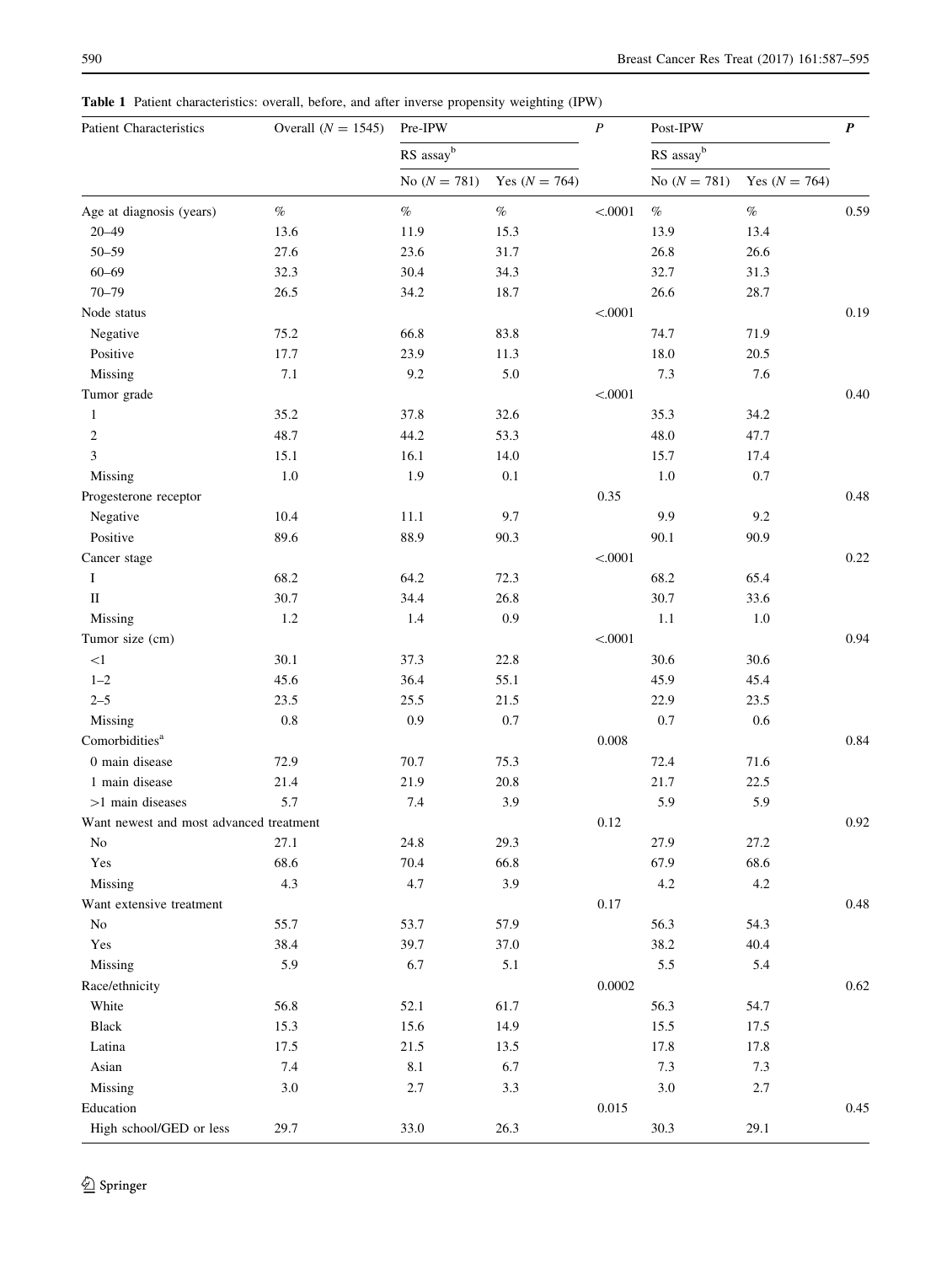#### Table 1 continued

| Patient Characteristics    | Overall $(N = 1545)$ | Pre-IPW<br>RS assayb          |      | $\boldsymbol{P}$ | Post-IPW<br>RS assay <sup>b</sup> |      | $\boldsymbol{P}$ |
|----------------------------|----------------------|-------------------------------|------|------------------|-----------------------------------|------|------------------|
|                            |                      |                               |      |                  |                                   |      |                  |
|                            |                      | Some college/technical school | 31.9 | 31.9             | 31.9                              |      | 31.1             |
| College graduate or higher | 37.1                 | 33.8                          | 40.5 |                  | 37.2                              | 37.2 |                  |
| Missing                    | 1.3                  | 1.3                           | 1.3  |                  | 1.5                               | 1.0  |                  |
| Annual family income       |                      |                               |      | 0.0007           |                                   |      | 0.55             |
| $<$ 20,000                 | 15.3                 | 15.8                          | 14.9 |                  | 14.8                              | 14.4 |                  |
| 20,000-60,000              | 27.3                 | 30.1                          | 24.5 |                  | 27.5                              | 29.7 |                  |
| >60,000                    | 38.1                 | 33.2                          | 43.1 |                  | 37.6                              | 36.9 |                  |
| Missing                    | 19.3                 | 21.0                          | 17.5 |                  | 20.2                              | 18.9 |                  |
| Insurance status           |                      |                               |      | < .0001          |                                   |      | 0.58             |
| No insurance               | 0.5                  | 0.4                           | 0.7  |                  | 0.4                               | 0.7  |                  |
| Public insurance           | 44.7                 | 50.7                          | 38.6 |                  | 46.2                              | 44.9 |                  |
| Private insurance          | 51.1                 | 45.2                          | 57.1 |                  | 49.2                              | 50.7 |                  |
| Missing                    | 3.7                  | 3.7                           | 3.7  |                  | 4.2                               | 3.7  |                  |
| Partner status             |                      |                               |      | 0.006            |                                   |      | 0.67             |
| N <sub>0</sub>             | 35.7                 | 39.3                          | 31.9 |                  | 35.4                              | 35.7 |                  |
| Yes                        | 62.9                 | 59.7                          | 66.2 |                  | 62.9                              | 63.0 |                  |
| Missing                    | 1.4                  | 1.0                           | 1.8  |                  | 1.7                               | 1.3  |                  |
| Employment at diagnosis    |                      |                               |      | 0.0016           |                                   |      | 0.21             |
| Unemployed                 | 21.8                 | 21.5                          | 22.1 |                  | 21.0                              | 21.2 |                  |
| Full time                  | 38.8                 | 34.7                          | 42.9 |                  | 37.9                              | 38.1 |                  |
| Part time                  | 11.8                 | 12.4                          | 11.1 |                  | 12.3                              | 10.1 |                  |
| Retired or not working     | 27.6                 | 31.4                          | 23.8 |                  | 28.8                              | 30.7 |                  |
| Site                       |                      |                               |      | < .0001          |                                   |      | 0.87             |
| Georgia                    | 54.9                 | 44.3                          | 65.7 |                  | 55.1                              | 54.8 |                  |
| Los Angeles County         | 45.1                 | 55.7                          | 34.3 |                  | 44.9                              | 45.2 |                  |

<sup>a</sup> 0, 1, 2 or more of the four major comorbid conditions: stroke, myocardial infarction, diabetes, or chronic obstructive pulmonary disease

<sup>b</sup> 21-gene recurrence score assay

compared to  $8\%$  (95% CI 0–14%) among those with a tumor of  $1-2$  cm and no reduction with a tumor  $\lt 1$  cm.

# Discussion

The rapid adoption of RS testing into clinical practice underscores the commitment of medical oncologists to adopt the most precise evaluative testing algorithms to direct treatment decisions for patients with breast cancer. However, no study has quantified the causal effect of the dissemination of RS testing on altering chemotherapy plans and usage both in a community population as a whole and in key clinical subgroups.

We show that if the entire population represented by our diverse, contemporary sample of breast cancer patients with favorable prognosis ( $ER+$  or  $PR+$ ,  $HER2-$ , and stage I or II) was tested, RS testing would change treatment decisions in almost a third of patients. The change comprises 20% who were ''chemotherapy discouraged'' by RS (a change in decision against chemotherapy) and 10% ''chemotherapy encouraged'' (a change toward chemotherapy). Importantly, the subgroup whose decisions would be most likely to be changed by testing was patients with less favorable prognosis (Fig. [2](#page-7-0)). For example, for node-positive women, testing would change chemotherapy treatment plans of 44%, with a net reduction of 31%. For patients aged \50 years, the test changed treatment plans in 41%, with a net reduction of 22%; and these numbers were 43% and 30% in patients with tumor size  $>2$  cm.

This finding is consistent with the observational evidence that the majority of patients tested receive low recurrence scores, even among those with less favorable pre-test prognosis [[16\]](#page-8-0). However, it provides a much better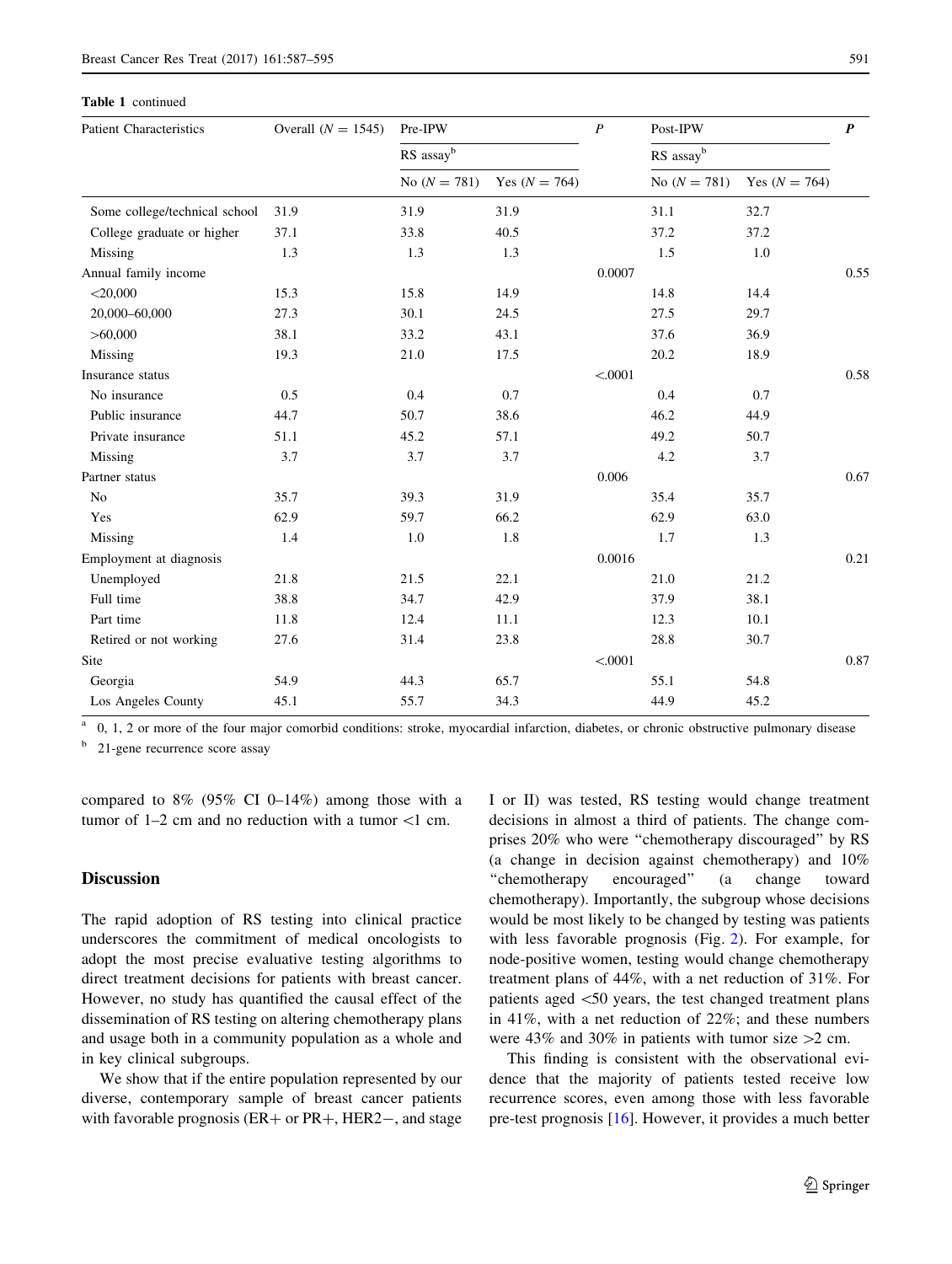<span id="page-5-0"></span>

Fig. 1 The proportion of patients who would have been either ''chemotherapy encouraged'' or ''chemotherapy discouraged'': overall and by clinical subgroups. The ''chemotherapy encouraged'' refers to patients who would not have received chemotherapy without the

RS test but would with the test; the ''chemotherapy discouraged'' includes patients who would have been treated with chemotherapy without the RS test but would not with the test

estimate less contaminated by selection effects related to who gets tested. Thus, we see patients with less favorable prognostic factors due to demography (e.g., young age) or clinical factors (e.g., larger tumor size or positive lymph nodes) are more likely to receive chemotherapy in the absence of RS, and thus are more likely to be ''chemotherapy discouraged'' by favorable RS results.

A number of prior studies have looked at the observed relationship of RS test results to chemotherapy use, but have reported only on the observable, RS-tested population. Since RS test is not offered randomly, such estimates are subject to selection bias and cannot be used to measure the population-wide effect of rapidly disseminating RS use both within and outside groups recommended for testing. It is also not feasible to obtain patients' treatment plans before and after testing in a general practice setting. The two largest observational studies sampled populations from SEER-Medicare  $(N = 44,000)$  or selected cancer centers  $(N = 7400)$ . Dinan et al. found no effect of testing on chemotherapy in women over 65 [\[5](#page-8-0)], and Hassett et al. found an odds ratio of 0.7 for the association of testing with chemotherapy [[6\]](#page-8-0). These large prior studies, however, are not population-based, restricted by age, location or both, and other than the SEER-Medicare study, excluded nodepositive women for whom an increasing amount of testing and RS assay-based decision making is being done.

A number of studies have assessed the effect of RS testing on physician recommendations. Estimates for the proportion of cases in which testing would change the physician recommendation ranged from 33 to 43% of cases [\[17](#page-8-0), [18](#page-8-0)]. These studies help clarify pieces of the decisionmaking process but cannot estimate the overall effect of testing on chemotherapy use across entire eligible population. Prior results are somewhat higher than the estimates we found for overall rates of change in chemotherapy decisions (30%). These prior studies provide evidence only about the stated preferences of the oncologists rather than the revealed choices, which are imperfectly represented by the chemotherapy received as the end result of the entire decision-making process in all its complexity.

Our study has several advantages: it is large, based on sampling from population-based SEER registry data across all ages, 20–79, and supplemented by comprehensive survey information about the subjects. Our analysis used causal methods to optimally balance our rich set of covariates for comparisons between tested and un-tested subjects. This is done in an effort to create estimates as close as possible to those that would be obtained from a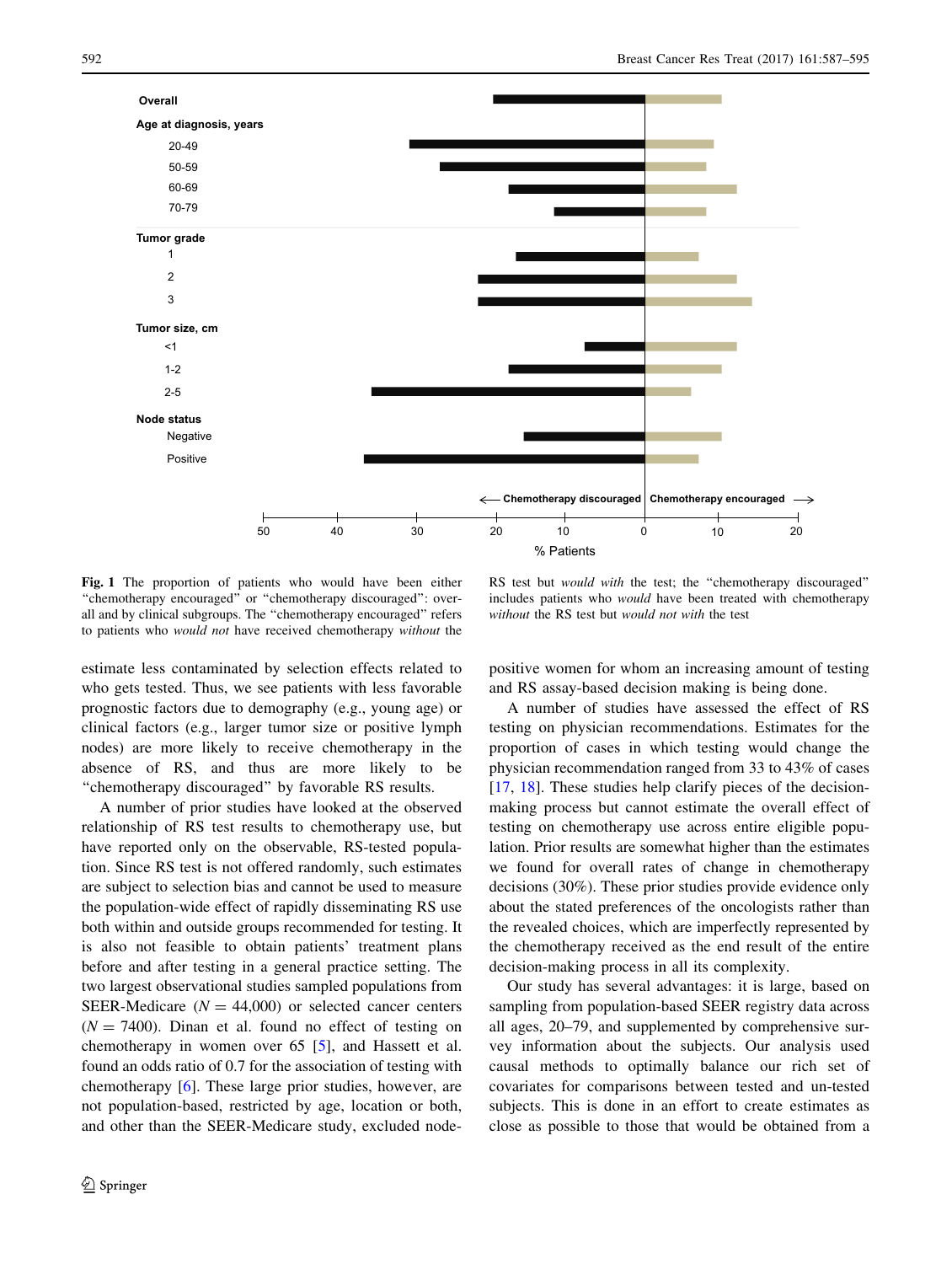<span id="page-6-0"></span>Table 2 The percent of patients, with 95% confidence intervals, in each of the four groups according to how the RS assay influenced chemotherapy decisions: overall, by age, tumor grade, tumor size, and node status

|                          | Never chemotherapy  | Chemotherapy discouraged | Chemotherapy encouraged | Always chemotherapy |
|--------------------------|---------------------|--------------------------|-------------------------|---------------------|
| Overall                  | 54.1 (44.0–64.2)    | $19.9(10.0-29.9)$        | $9.5(0-19.6)$           | $16.4(6.3-26.5)$    |
| Age at diagnosis (years) |                     |                          |                         |                     |
| $20 - 49$                | $25.9(15.7-36.1)$   | $31.4(23.5-39.2)$        | $9.3(0-22.5)$           | $33.5(21.8-45.1)$   |
| $50 - 59$                | $43.5(27.9-59.1)$   | $27.2(12.0-42.4)$        | $8.4(0-20.9)$           | $21.0(8.9-33.1)$    |
| $60 - 69$                | $55.9(44.4 - 67.3)$ | $18.3(6.1-30.4)$         | $11.7(1.6-21.7)$        | $14.2(2.8-25.6)$    |
| $70 - 79$                | $74.2(67.4 - 81.0)$ | $11.6(4.0-19.1)$         | $7.5(1.3-13.7)$         | $6.7(0-14.3)$       |
| Tumor grade              |                     |                          |                         |                     |
| 1                        | 71.7 (63.9–79.6)    | $16.5(8.3-24.7)$         | $6.5(0.3-12.8)$         | $5.3(0-12.3)$       |
| 2                        | $53.7(42.0 - 65.4)$ | $21.9(11.8-32.0)$        | $10.5(0-22.6)$          | $13.8(2.8-24.9)$    |
| 3                        | $14.4(0.5-28.4)$    | $21.3(4.2 - 38.5)$       | $13.5(0-27.2)$          | $50.7(33.8 - 67.6)$ |
| Tumor size (cm)          |                     |                          |                         |                     |
| $\leq$ 1                 | $75.2(66.4 - 84.0)$ | $7.9(2.2-13.5)$          | $12.0(2.3-21.6)$        | $5.0(0-11.4)$       |
| $1 - 2$                  | $56.7(45.7 - 67.6)$ | $18.2(5.2 - 31.2)$       | $9.8(0-20.7)$           | $15.3(2.0-28.6)$    |
| $2 - 5$                  | $26.2(14.0-38.4)$   | $36.3(25.9-46.8)$        | $6.4(0-17.3)$           | $31.1(22.1 - 40.0)$ |
| Node status              |                     |                          |                         |                     |
| Negative                 | $63.5(53.3-73.7)$   | $15.7(5.4-26.0)$         | $10.3(0.2 - 20.3)$      | $10.5(0.3-20.7)$    |
| Positive                 | $15.1(5.7-24.4)$    | $37.3(25.3 - 49.4)$      | $6.5(0-17.0)$           | $41.1(28.3 - 54.0)$ |
|                          |                     |                          |                         |                     |

Patients were classified into four groups according to the direction and the presence of the influence of RS assay on chemotherapy treatment plan: (1) never chemotherapy: those who would never take chemotherapy whether tested or not; (2) chemotherapy discouraged: those who would have been treated without the test but would not if tested; (3) chemotherapy encouraged: those who would not have chemotherapy without the test but who would if tested; and (4) always chemotherapy: those who would take chemotherapy with or without the test

RS assay 21-gene recurrence score assay

randomized clinical trial, with virtually no selection bias affecting RS use. Our analyses also obtained more granular information about the direction and the presence of the influence of testing on chemotherapy decisions. However, there are some limitations to our study. The results of our study are limited to two large geographic area of the United States. Furthermore, some patient groups were not available for our sample frame because of commitments to other studies (Non-Hispanic Whites and African Americans under age 50 in Los Angeles County). Our study is observational and does not account for unmeasured factors. However, a particular strength of our analysis is the adjustment for a rich set of observed covariates including detailed information about socioeconomic status, patient attitudes, preferences and disease status collected through patient surveys.

#### Implications for clinical practice

Our findings reinforce that major advances in precision evaluate testing in curable breast cancer have markedly improved targeting of treatment to need. In our study, RS testing influenced the targeting of treatment to need in nearly one-third of patients. There is growing recognition of the need to address overtreatment in patients with favorable disease. A vital solution to this problem is to improve evaluative test algorithms in order to more accurately identify patients for whom treatment would have no benefit. Our results suggest that potential overtreatment in patients with the most favorable disease is already low and that the addition of RS testing in this clinical subgroup would yield a very small additional reduction in chemotherapy use. For example, the net effect of testing is about nil for patients over 65 with tumor size \1 cm and negative nodes. That this effect is not bigger, in part reflects the good news that relatively few of these patients would get chemotherapy, given current practice patterns, even in the absence of the more precise targeting that RS testing offers. However, clinicians may favor testing in these patients to identify the very few patients with high RS scores who would benefit by treatment or to assure patients who might be inclined toward chemotherapy that benefit would not outweigh risks.

Our results suggest that the biggest decrease in chemotherapy use as a result of RS testing would occur in patients with less favorable prognosis (e.g., those with demographic or anatomic factors suggesting worse outcome, such as young age or positive lymph nodes). There is mounting evidence that this may represent appropriate reclassification from higher to very low marginal benefit of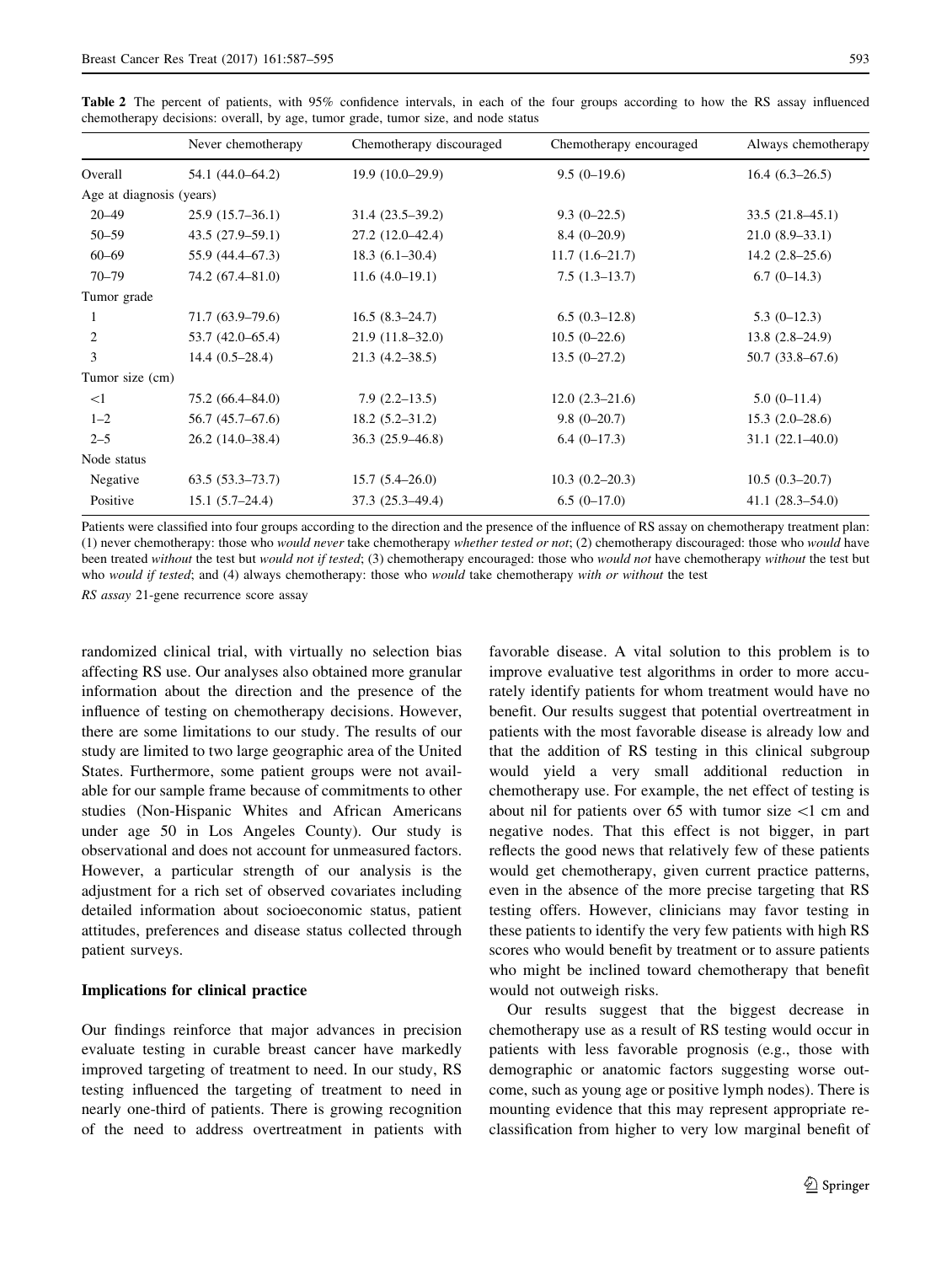<span id="page-7-0"></span>

% Change in Chemotherapy Use Attributable to RS Assay

Fig. 2 Causal effect, with 95% confidence intervals, of the RS assay on chemotherapy use: overall and by clinical subgroups. The causal effect measures the effect of the RS assay testing on chemotherapy use if the entire sample (or clinical subgroups) was tested compared to

adjuvant chemotherapy, as clinical trial-based evidence grows of the utility of genomic expression testing in clinical subgroups with less favorable pre-test prognosis [\[9](#page-8-0), [10](#page-8-0)]. However, further refinement of the clinical utility of RS in these subgroups awaits the results of the RxPONDER trial  $[19]$  $[19]$ , and it is even possible that some patients with node-positive disease who currently undergo testing may be ultimately undertreated as a result of testing. The advantage of the methods used in this paper is that we can start to anticipate how the spread of testing may change treatment patterns across the population, and thus can consider the appropriateness of those changes earlier in the course of dissemination of the test.

Acknowledgements This work was supported by the National Cancer Institute (P01CA163233 to the University of Michigan). The collection of cancer incidence data used in this study was supported by the California Department of Public Health pursuant to California Health and Safety Code section 103885; Centers for Disease Control and Prevention's (CDC) National Program of Cancer Registries, under cooperative agreement 5NU58DP003862-04/DP003862; the NCI's Surveillance, Epidemiology and End Results Program under contract HHSN261201000140C awarded to the Cancer Prevention Institute of California, contract HHSN261201000035C awarded to the University of Southern California (USC), and contract

the situation when no one in the sample (or clinical subgroups) was tested. It is obtained using the POMI method detailed in the "[Methods](#page-1-0)" section

HHSN261201000034C awarded to the Public Health Institute. The collection of cancer incidence data in Georgia was supported by contract HHSN261201300015I, Task Order HHSN26100006 from the NCI and cooperative agreement 5NU58DP003875-04-00 from the CDC. The funders had no role in the design and conduct of the study; collection, management, analysis, and interpretation of the data; and preparation, review, or approval of the manuscript. The ideas and opinions expressed herein are those of the author(s) and endorsement by the State of California, Department of Public Health, the NCI, and the CDC or their Contractors and Subcontractors is not intended nor should be inferred. We thank Steve Shak MD and Genomic Health Inc. for collaboration on RS assay test linkage to the iCanCare data. We acknowledge the outstanding work of our project staff (Mackenzie Crawford, MPH and Kiyana Perrino, MPH from the Georgia Cancer Registry; Jennifer Zelaya, Pamela Lee, Maria Gaeta, Virginia Parker, BA, and Renee Bickerstaff-Magee from USC; Rebecca Morrison, MPH, Rachel Tocco, MA, Alexandra Jeanpierre, MPH, Stefanie Goodell, BS, and Rose Juhasz, PhD, from the University of Michigan). These people were compensated for their contributions to the work. We acknowledge with gratitude our survey respondents.

#### Compliance with ethical standards

Conflicts of interest Allison Kurian has received research funding for work performed outside of the current study from Myriad Genetics, Invitae, Ambry Genetics, GenDx, and Genomic Health. The other authors have no conflicts of interest to disclose.